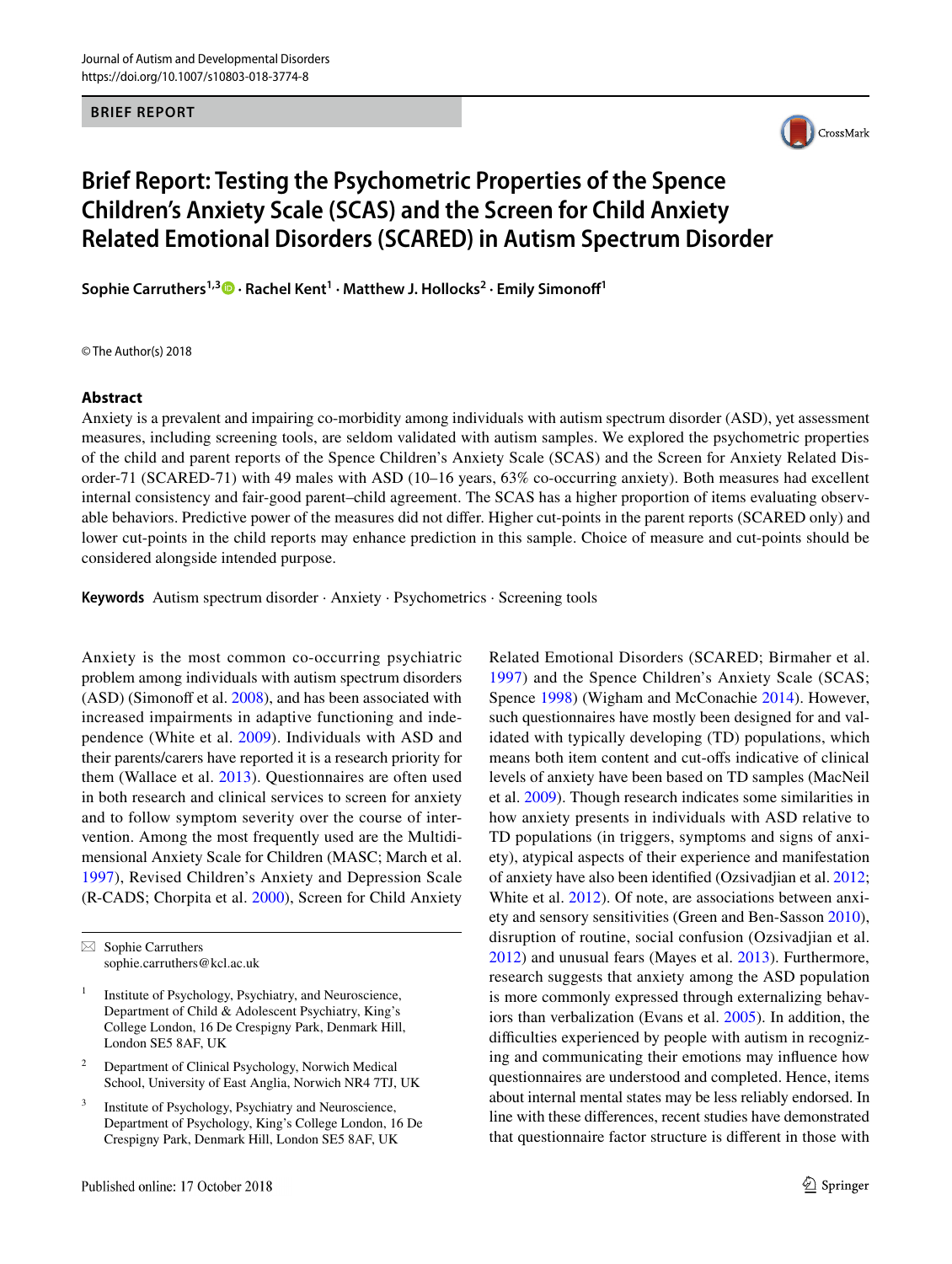ASD compared to TD individuals with anxiety disorders and healthy controls (Glod et al. [2017](#page-6-8); Magiati et al. [2017](#page-6-9); White et al. [2015\)](#page-7-6). Many different measures are currently used and there is no consensus as to which are most useful in ASD populations (Wigham and McConachie [2014\)](#page-7-4). A better understanding of how different anxiety instruments may perform with an ASD population is needed.

We were interested in comparing the performance of parent and child reports of two commonly used measures as screening instruments within the same sample. The Spence Children's Anxiety Scale (SCAS; Spence [1997\)](#page-7-7) and the Screen for Child Anxiety Related Emotional Disorders in Children-71-item version (SCARED-71; Bodden et al. [2009\)](#page-6-10) are available for both parent and child report and have good psychometric properties in TD populations (Bodden et al. [2009](#page-6-10); Spence et al. [2003\)](#page-7-8). A previous Dutch study using the SCARED-71 with a clinically anxious ASD sample of children demonstrated both child and parent versions (hereafter referred to as SCARED-C and SCARED-P, respectively) have good internal consistency and construct validity (van Steensel et al. [2013\)](#page-7-9). Though for each subscale sensitivity was good, specificity was low and raising cut-offs for the separation, social and generalized anxiety subscales above those recommended for TD populations increased the subscale specificity rates and overall accuracy of identification. In contrast, change in subscale cut-off for the child report did not result in improved identification of anxiety (van Steensel et al. [2013](#page-7-9)). The authors could not examine the appropriateness of total score cut-offs as their entire sample had anxiety diagnoses, and this has yet to be explored.

Among populations of children with ASD, the SCAS child (SCAS-C) and parent (SCAS-P) have demonstrated good–excellent internal consistency (Magiati et al. [2014](#page-6-11); Zainal et al. [2014](#page-7-10)), with the SCAS-P reported to have good convergent (Zainal et al. [2014](#page-7-10); Magiati et al. [2017\)](#page-6-9), divergent and discriminant validity (Magiati et al. [2017\)](#page-6-9). There is limited use among previous studies of diagnostic tools to prospectively identify anxiety diagnoses. Using a cut-off of one standard deviation above the normative mean, a sensitivity of .71 and specificity of .76 has been reported for the SCAS-P when identifying children with ASD with at least one key symptom of an anxiety disorder on the Kiddies-SADS (Zainal et al. [2014\)](#page-7-10). Such analysis has not been conducted with the SCAS-C, nor has the relative performance of alternative SCAS cut-offs than those published for TD populations been explored. Moreover, no study has yet directly compared the performance of both measures within the same sample.

Parent–child agreement correlations on individual measures are expected to be around 0.3–0.4 among the general population (Achenbach et al. [1987](#page-6-12)). In ASD populations, agreement on the SCAS ranges between 0.25 and 0.69 (Magiati et al. [2014;](#page-6-11) May et al. [2015;](#page-6-13) Ozsivadjian et al. [2014](#page-6-14); Ooi et al. [2016](#page-6-15)), while no such reports are available for the SCARED-71. Ooi et al. [2016](#page-6-15) suggest that parent–child agreement in SCAS may be higher on items describing observable behaviors.

Our study aimed to examine the psychometric properties and relative performance of the SCARED-71 and SCAS anxiety questionnaires in a sample of adolescent boys with ASD. With the use of a structured diagnostic interview to prospectively identify diagnoses and parent and child questionnaire reports, we wished to compare the characteristics of the two questionnaires and to explore whether there were differences in their parent–child agreement, reliability and predictive validity that would suggest one may provide a better screening tool for anxiety in youth with ASD.

## **Method**

#### **Participants**

Participants were a subset of individuals from a sample of 52 adolescent boys who participated in a study exploring the cognitive and physiological correlates of anxiety in youth with ASD (Hollocks et al. [2014](#page-6-16), [2016](#page-6-17)). Data from this sample were also included in a pooled sample exploring psychometric properties of the SCAS-P (Magiati et al. [2017](#page-6-9)). All analyses in the present study were limited to the 49 participants with complete data for both parent- and child-report anxiety questionnaires and parent diagnostic interview. Boys aged  $10-16$  years (M = 12.88, SD = 1.92) with a clinical diagnosis of ASD were recruited primarily from National Health Service (NHS) clinics in London and the southeast of England. ASD diagnoses were confirmed by local clinicians, and additional confirmation of the diagnoses was carried out for 27 of the 49 participants using the Autism Diagnostic Interview-Revised (ADI-R; Lord et al. [1994](#page-6-18)) and/or the Autism Diagnostic Observation Schedule (ADOS; Lord et al. [2000](#page-6-19)). In the absence of ADOS/ADI confirmed diagnosis, a parent-reported Social Communication Questionnaire—lifetime version (SCQ; Rutter et al. [2003](#page-7-11)) score of  $\geq$  15 in combination with a clinical diagnosis was required. All participants had an  $IQ \ge 70$ . Participants were excluded if they were currently taking any medications for anxiety or depression. The same parent completed all parent-report measures. The study was approved by the South East London Research Ethics Committee (REC 4: 10/ H0870/67).

#### **Measures**

The Screen for Child Anxiety Related Disorder-71 (SCARED-71; Bodden et al. [2009\)](#page-6-10) is a 71-item questionnaire with separate versions for parents (SCARED-P) and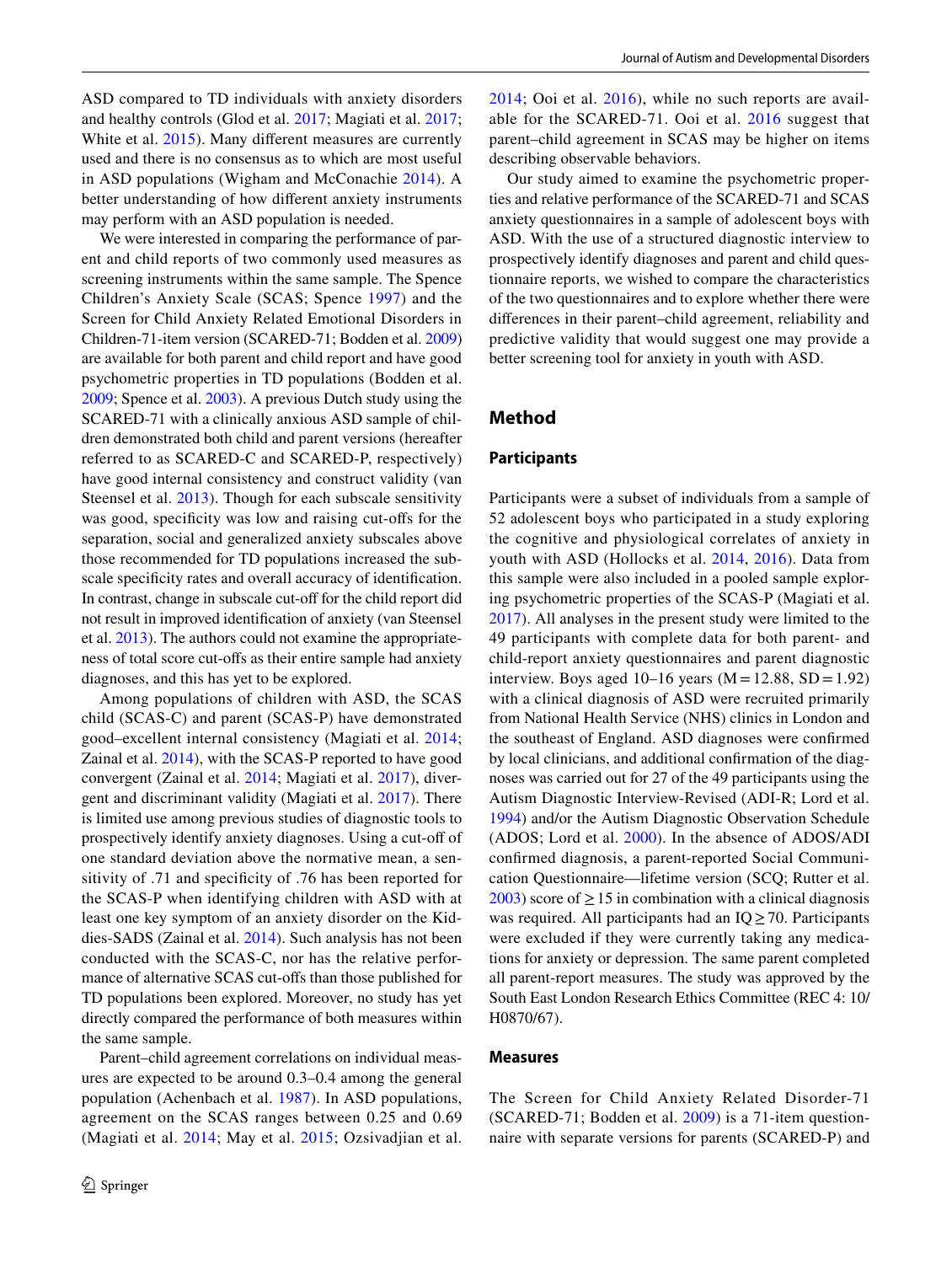children (SCARED-C). There are nine subscales: panic disorder, generalized anxiety disorder, separation anxiety, social phobia, obsessive–compulsive disorder, post-traumatic stress disorder, animal phobia, blood-injection-injury phobia, and situational-environmental phobia. In a TD population, Cronbach's alpha for the total scores was measured at 0.95 for the child version and 0.96 for the parent version (Bodden et al. [2009\)](#page-6-10). Total cut-off scores of 30 and 21 have been identified for the child- and parent-report version, respectively; the child version has a reported sensitivity of 0.78 and a specificity of 0.76, and for the parent version the sensitivity was 0.92 and specificity 0.92.

The Spence Children's Anxiety Scale (parent and child versions, SCAS-P and SCAS-C; Spence [1998](#page-7-3)) is a questionnaire with 38 scored items. There are six subscales: separation anxiety, social phobia, obsessive compulsive disorder, panic/agoraphobia, physical injury fears, and generalized anxiety. Among TD populations, the SCAS has a good internal consistency  $(\alpha = .60-.92)$  and moderate 6-month test–retest correlation coefficient of .62 (Spence [1998](#page-7-3)). T-scores and cut-offs for the SCAS-C and SCAS-P are available on the SCAS website according to age and gender. With the SCAS-C, for boys aged 12–15 years, a total score cut-off of ≥33 is suggested. There are no available suggested cutoffs for children aged 16 years so the threshold of  $\geq$  33 was used for boys of this age  $(n=4)$ . For boys aged 8–11 years, a total score of  $\geq$  40 is suggested. However, this current sample has too few cases in the younger age group to stratify cut-point analyses by age and therefore 33 was used for all participants. With the SCAS-P, cut-offs are only available for children up to age 13 years. For boys aged 10–13 years, a total score cut-off of  $\geq$  24 is suggested. In a study of TD participants (aged 6–18 years), using the cut-off of 24 (which at that time was only a recommended 'clinical caseness'), the SCAS-P has correctly classified 86% of the anxiety disordered and 71% of the non-anxiety controls (Nauta et al. [2004](#page-6-20)). In the absence of official threshold recommendations for boys older than 13 years, the cut-off of 24 will be used for all participants on the SCAS-P.

Both scales include items that investigate both observable behaviors (e.g. my child complains of feeling afraid) and internal states (e.g. my child worries what other people think of him/her). Two of the authors (SC  $& RK$ ) independently rated all parent-report items as 'observable' or 'not observable'. Observable behaviors were considered those that someone other than the child (e.g. parents or carers) could have reasonable observable evidence for, rather than being based on an assumption of what their child was thinking or feeling.

The Child and Adolescent Psychiatric Assessment (CAPA; Angold et al. [1995](#page-6-21)) is a semi-structured psychiatric interview schedule eliciting DSM-IV diagnoses present in the last 3 months. The CAPA has previously been successfully used in samples with ASD (Simonoff et al. [2008](#page-7-0)). As in previous studies, parent report was used in the current study and is described in more detail elsewhere (Hollocks et al. [2014\)](#page-6-16). Diagnoses of interest were separation anxiety, generalized anxiety disorder (GAD), specific phobia, social phobia, agoraphobia and panic disorder. OCD and PTSD were allowed to be co-occurring anxiety disorders alongside additional anxiety diagnoses but not the sole diagnosis. Social Communication Questionnaire—lifetime version (SCQ; Rutter et al. [2003\)](#page-7-11) was used as an index of autism symptom severity.

Strengths and Difficulties Questionnaire (SDQ; Goodman [1997\)](#page-6-22) measures emotional and behavioral symptoms. The SDQ comprises five subscales: hyperactivity, conduct problems, emotional symptoms, peer relationship problems, and prosocial behavior. To provide a measure of behavioral difficulties, which are frequently seen in autistic adolescents with and without co-occurring anxiety disorders, we used the hyperactivity and conduct problems subscales. We did not include the emotional subscale as it shares too much overlap with anxiety. Wechsler Abbreviated Scale of Intelligence (Wechsler [1999\)](#page-7-12) was used to measure full-scale IQ.

#### **Statistical Analyses**

Data analysis was conducted using Stata 14. Alongside recognized descriptive psychometric statistics, the level of parent–child agreement for the SCAS versus the SCARED was compared using a structural equation model with a maximum likelihood estimator. In this model, SCARED-P, SCARED-C, SCAS-P and SCAS-C total scores were observed variables and two latent variables representing "shared variance" were estimated, one for each questionnaire, respectively. To determine whether these shared variances differed significantly, the model was then constrained to estimate a single latent variable for the shared variance of the two questionnaires overall (Griffin and Gonzalez [2012](#page-6-23)). A Chi square test was used to test the difference between the two ICC estimators using the *testnl* command. Predictive validity of the measures and relative cut-offs were assessed using receiver operating characteristic (ROC) implemented with the procedure *roctab* through which sensitivity, specificity, positive predictive values (PPV), negative predictive values (NPV), area under the curve (AUC) values and alternative cut-offs were examined. We determined the sensitivity and specificity for the published cut-offs and also identified cut-offs at which the percentage correctly classified was greatest. Where this was achieved at multiple cut points, the one associated with the highest sensitivity is given in Table [2](#page-4-0) (as screening instruments are typically used to ensure cases are not missed). The predictive validity of the two measures was compared using *roccomp*. Hierarchical regressions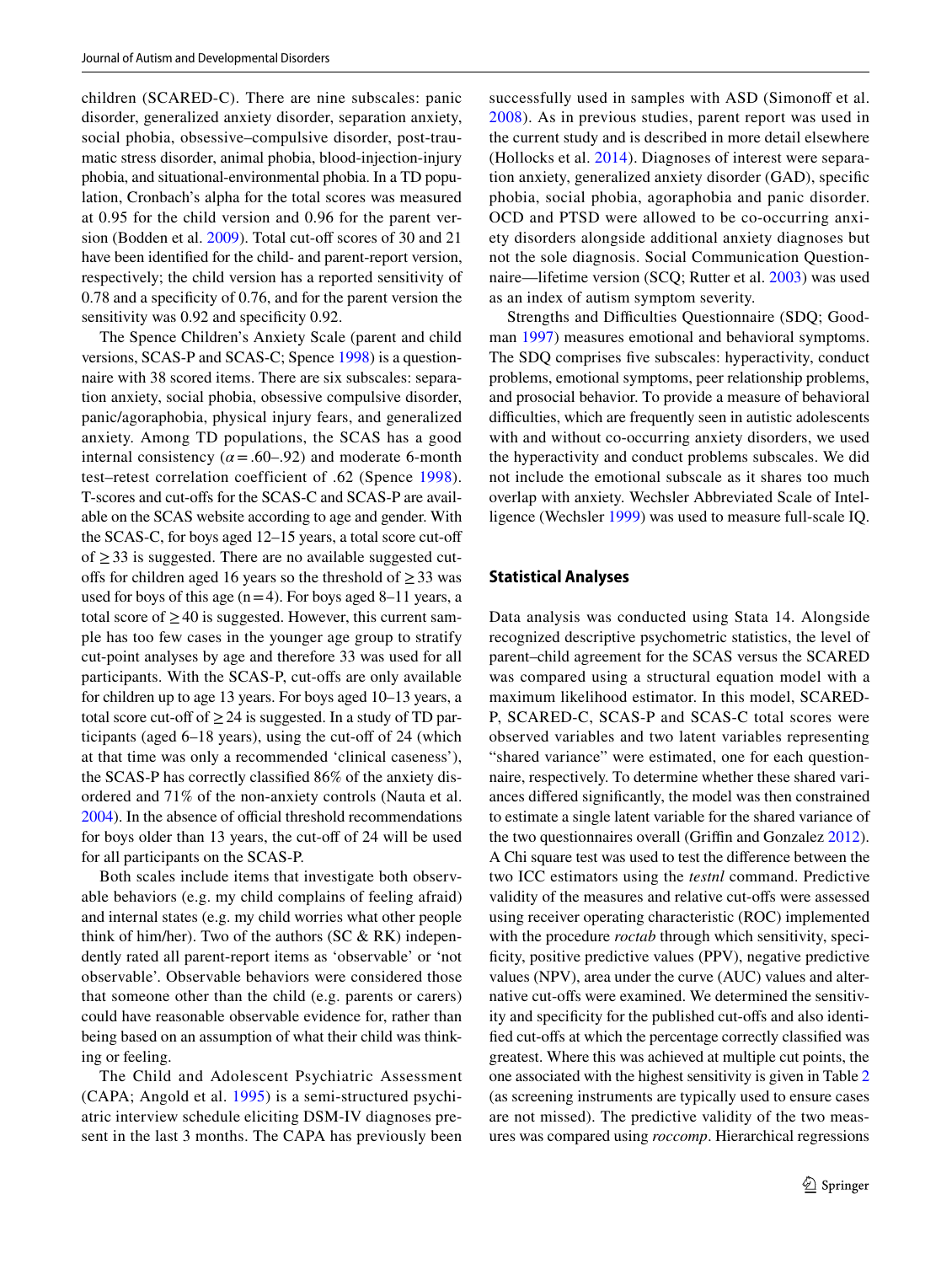were used to explore if adding parent-report to child-report improved prediction, and vice versa.

## **Results**

## **Anxiety Diagnoses**

Using the DSM-IV CAPA algorithms, 31 participants (63%) met criteria for one or more anxiety diagnosis: 25% met criteria for separation anxiety; 39% for GAD; 4% for specific phobia; 8% for social phobia; 16% for agoraphobia, 27% for panic disorder and 18% for OCD. No individuals received a PTSD diagnosis. Eight individuals (16%) met criteria for one diagnosis, 13 (27%) for two diagnoses, 10 (20%) individuals for three or more diagnoses. Of those who met criteria for OCD, only 1 had this as their only anxiety diagnosis. This individual was excluded from further analysis.

## **SCAS and SCARED‑71**

Participants with anxiety diagnoses scored significantly higher than those without anxiety diagnoses on all anxiety questionnaires (Table [1](#page-3-0)).

## **Item Content: Observability**

For the SCARED-P, the raters agreed on 59 of 71 items  $(83.1\%)$ . Of the agreed items, 24  $(40.7\%$  of the agreed items) were considered to rate observable behavior. For the SCAS-P, the raters agreed on 32 of 38 items (84.2%). Of those items that were agreed upon, 21 (65.6%) items were deemed observable.

#### **Internal Consistency**

There was excellent internal consistency for both the SCARED-71 (Child: Cronbach's *α*=0.95; Parent: *α*=0.95) and the SCAS (Child:  $\alpha$  = 0.93; Parent:  $\alpha$  = 0.94). Cronbach's alpha values for the subscales ranged from 0.65 to 0.88 for the SCARED-C, 0.57–0.90 for the SCARED-P, 0.72–0.82 for SCAS-C and 0.62–0.83 for the SCAS-P. Subscale alphas were above the 0.70 level considered as acceptable except for the SCARED-OCD for parents, SCARED-PTSD for both children and parents, SCARED-Situation phobia for both children and parents and the SCAS-Physical injury for parents.

## **Correlations Across Questionnaires and Parent– Child Agreement**

Across measures and within raters, the child (Pearson  $r = 0.85$ ,  $p < 0.001$ ) and parent ( $r = 0.94$ ,  $p < 0.001$ ) versions were highly correlated. Across raters and within measures (parent–child agreement), the ICC for the SCAS was .59 (95% confidence intervals (CI) .41–.77), which was significantly higher than the ICC for the SCARED-71 of .38 (95% CI .21–.54),  $X^2$ <sub>1</sub> = 44.42, p < 0.001.

# **Predictive Validity**

AUC values (Table [2](#page-4-0)) demonstrate moderate-good predictive validity across the measures. The relative sensitivity and specificity values are compared for the original and optimal cut-offs in Table [2](#page-4-0). ROC comparisons did not find any significant differences in the AUC between the two parent measures, the two child versions or the parent and child versions of each measure  $(p > 0.05)$ . Inspection of alternative cut-points revealed very similar

<span id="page-3-0"></span>**Table 1** Sample characteristics, test scores and t-test results for each anxiety questionnaire for individuals with and without an anxiety diagnosis

| Measure                      | Total sample $(n=48)$ | With anxiety diagnosis<br>$(n=30)$ |            | Without anxiety diagnosis<br>$(n=18)$ |           |
|------------------------------|-----------------------|------------------------------------|------------|---------------------------------------|-----------|
|                              | Mean score (SD)       | Mean score (SD)                    | Range      | Mean score (SD)                       | Range     |
| $SCARED$ -child $(C)*$       | 46.1(22.7)            | 51.4 (23.5)                        | $7 - 108$  | 37.3 (18.7)                           | $9 - 70$  |
| $SCARED\text{-}parent(P)$ ** | 53.8 (23.5)           | 61.9(23.2)                         | $17 - 108$ | 40.2(17.4)                            | $12 - 74$ |
| $SCAS$ -child $(C)$ **       | 31.1 (16.9)           | 35.9 (17.8)                        | $5 - 72$   | 23.1(11.7)                            | $3 - 38$  |
| $SCAS$ -parent $(P)$ ***     | 33.8 (18.7)           | 41.6(18.2)                         | $11 - 88$  | 20.8(10.7)                            | $6 - 45$  |
| Age                          | 12.9(1.9)             |                                    |            |                                       |           |
| IQ                           | 101.3(13.0)           |                                    |            |                                       |           |
| SCQ                          | 22.8(6.5)             |                                    |            |                                       |           |
| <b>SDO</b>                   | 22.2(6.7)             |                                    |            |                                       |           |

*SCQ* Social Communication Questionnaire, *SDQ* Strengths and Difficulties Questionnaire, IQ as measured by the Wechsler Abbreviated Scale of Intelligence (Wechsler [1999](#page-7-12))

 $\gamma$  < 0.05; \*\*p < 0.01; \*\*\*p < 0.001, independent samples t-test between those with and without an anxiety diagnosis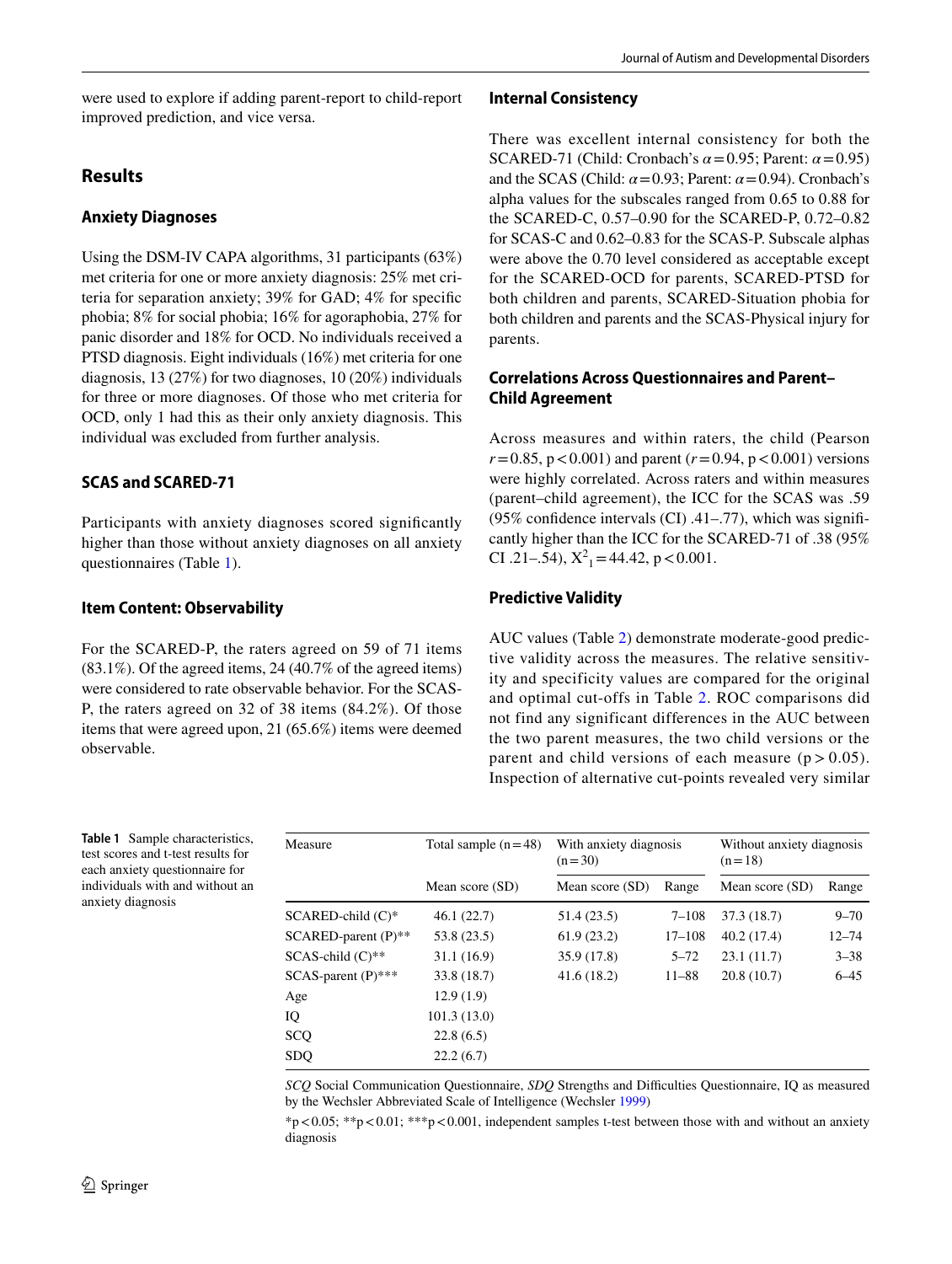<span id="page-4-0"></span>**Table 2** AUC, sensitivity, specificity, positive predictive value (PPV) and negative predictive value (NPV) of the measures using recommended cut-offs for TD samples and alternative cut-offs for this ASD sample using receiver operating curve (ROC) analyses

| Measure              | AUC (95% CI)           | $Cut-off$   | Correctly<br>classified<br>$(\%)$ | Sensitivity | Specificity PPV |                   | <b>NPV</b>        |
|----------------------|------------------------|-------------|-----------------------------------|-------------|-----------------|-------------------|-------------------|
| SCARED-C—original    | $0.67(0.51-0.83)$      | -30         | 66.7                              | 0.83        | 0.39            |                   | $0.69$ 0.58       |
| SCARED-C—alternative |                        | 21          | 70.8                              | 0.93        | 0.33            | $0.70 \quad 0.75$ |                   |
| SCARED-P-original    | $0.77(0.64 - 0.91)$ 21 |             | 66.7                              | 0.97        | 0.17            |                   | $0.66 \quad 0.75$ |
| SCARED-P—alternative |                        | 38          | 72.9                              | 0.87        | 0.50            | $0.74 \quad 0.69$ |                   |
| SCAS-C—original      | $0.73(0.59 - 0.87)$    | 33 $(40)^a$ | 56.7                              | 0.57        | 0.78            |                   | 0.81 0.52         |
| SCAS-C—alternative   |                        | 13          | 68.8                              | 0.90        | 0.33            | 0.69              | 0.67              |
| SCAS-P—original      | $0.84(0.73-0.95)$      | 24          | 81.3                              | 0.90        | 0.67            | 0.82              | 0.80              |
| SCAS-P—alternative   |                        | 24          | 81.3                              | 0.90        | 0.67            |                   | $0.82 \quad 0.80$ |

*AUC* area under the curve, *CI* confidence interval, SE standard error; *PPV* positive predictive value, *NPV* negative predictive value

a SCAS-C cut-off of 33 has been used for whole sample but there is a recommended cut-off of 40 for children aged 8–11 years

rates of correct classification with varying scores for the SCARED-P, all of which were higher than the original cut-off. For the child measures, these led to considerably lower cut-points (SCARED: 21 vs. the original 30, SCAS-C: 13 vs. 33) while for the parent this was not consistent (SCARED: 38 vs. the original 21, SCAS: 24 which was the same as the original). We observed a few older children (13–15 years) who had received an anxiety diagnosis who scored very low on the child self-report measures.

## **The role of multiple measures in predicting diagnosis**

Using logistic regressions, we examined whether the predictive relationship between each anxiety questionnaire and the presence of an anxiety disorder was modified by the inclusion of additional characteristics: autism symptoms (SCQ), behavioral difficulties (combined hyperactivity and conduct subscales on the SDQ) and IQ (WASI). For both measures and across parent and child reports, the findings were the same: child's IQ and the presence of behavioral difficulties did not modify the relationship to anxiety diagnosis but in all cases a higher score on the SCQ also significantly predicted greater likelihood of an anxiety diagnosis (p's ranging from 0.010 to 0.038). However, in all cases, the SCAS or SCARED remained a significant predictor when autism severity was included, indicating that these measures are robust to different levels of autism severity. In order to determine whether information from both parent and child improved diagnostic accuracy, within measure we added the child report to the logistic regression of parent report on anxiety diagnosis. In neither case did the addition of childreport improve overall prediction  $(\Delta R^2 p = 0.445, 0.710)$ for SCARED and SCAS respectively). For the converse,

however; adding parent to child report led to improvement in model fit for both the SCARED-71 ( $p = 0.012$ ) and for the SCAS ( $p = 0.003$ ).

#### **Discussion**

Our study is the first to compare both parent- and childrated versions of two of the most commonly used anxiety questionnaires, originally validated for TD populations, with an ASD sample. Our results indicate that those who received at least one anxiety diagnosis scored significantly higher on both parent and child report of both questionnaires. A comparison of the two measures' parent and child reports revealed no difference in their ability to predict anxiety diagnoses. Both questionnaires had excellent internal consistency for total scores across both reports with most subscales reaching acceptable levels. Across measures, there were high correlations between the relative parent and child report suggesting consistency across the different tools.

The levels of agreement between parents and children are similar, if slightly higher, to those reported for TD samples (Achenbach et al. [1987\)](#page-6-12), and higher for the SCAS than the SCARED-71. A possible reason is the higher proportion of items in the SCAS-P that were identified to be based on observable behavior. Previous research suggests behaviors that are directly observable by parents have higher parent–child agreement (Ooi et al. [2016;](#page-6-15) Blakeley-Smith et al. [2012\)](#page-6-24). This may be particularly desirable in ASD, where young people are more likely to have difficulties in verbalizing their internal experiences. Overall, the ROC comparison revealed no difference in the predictive validity of the two measures, suggesting neither is a particularly stronger measure in this sample than the other. In interpreting this lack of discrimination, however, the relatively small sample size and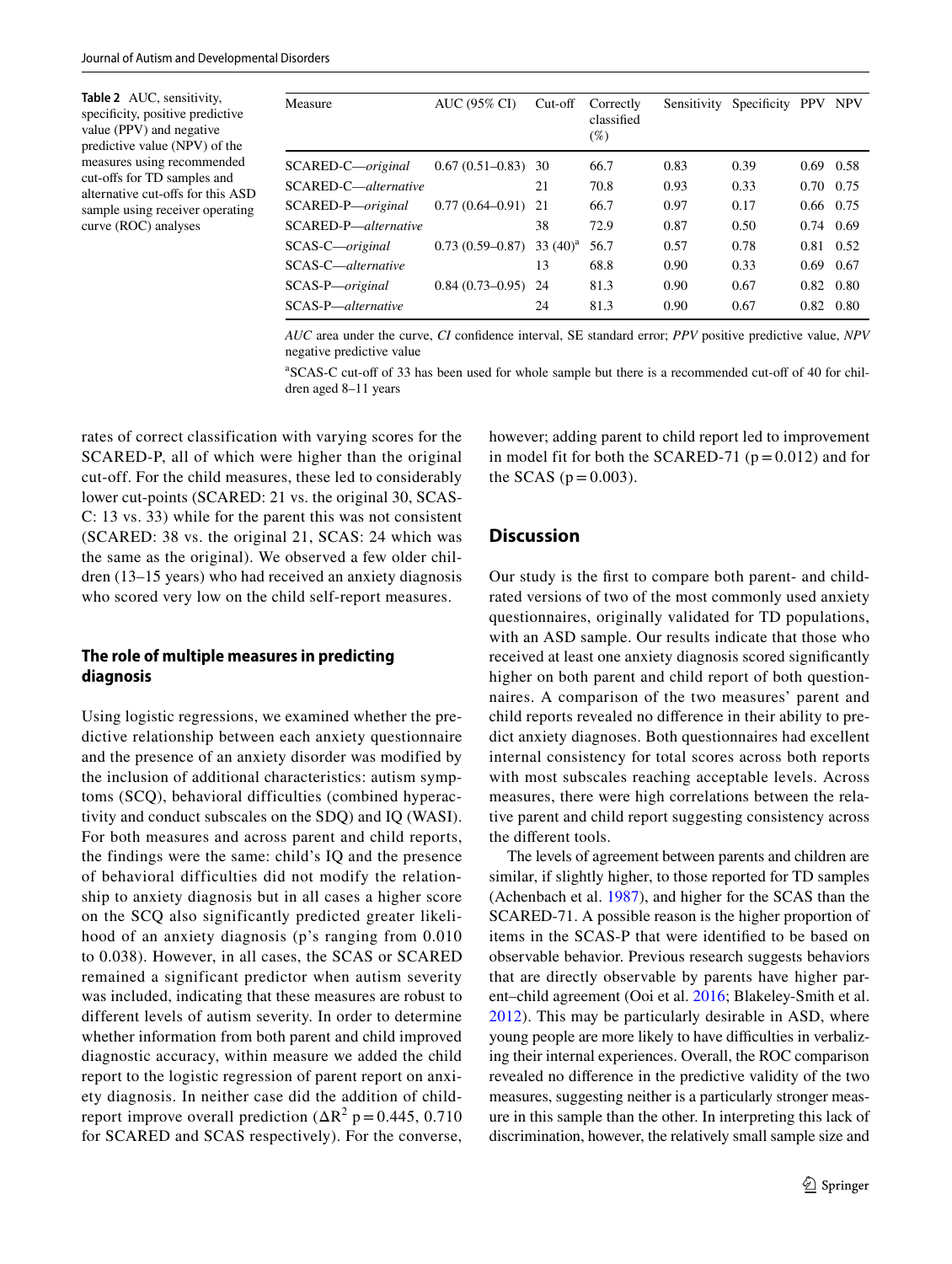hence the low power should be borne in mind. It is worth reflecting that despite the SCAS being significantly shorter in length, it performed just as well as the SCARED-71, which may appeal to researchers and clinicians when length of measures is a consideration.

Our data suggest alternative cut-off scores may increase the proportion of correctly classified individuals; in particular, lower cut-offs performed better for the child reports. This highlights the importance of not using currently published cut-offs for clinical purposes in youth with ASD. Larger and more varied populations are required to better understand the optimal indicative thresholds for both measures in people with autism. In a few cases we observed very low scores on the self-report measures among some of the older children with diagnoses. This suggests that very low scores in adolescents and older children should be interpreted with caution when there is other evidence that anxiety is present as this may reflect emotional literacy issues.

Both measures had moderate-good predictive validity. Parent-report measures showed slightly higher predictive validity than the child self-report measures, which was consistent with the finding that adding child report to parent report did not improve prediction of anxiety diagnosis for either questionnaire, but that adding parent report to child report improved prediction for both questionnaires. However, anxiety diagnoses were based on a parent-reported psychiatric interview which limits the conclusions we can draw from this particular finding. We prioritized parent reports because a number of the adolescents had difficulties with the open structure of the CAPA questions and reporting of internal mental states. This would not be expected in a TD sample of this age and verbal ability. In our sample, level of autism severity but not IQ or behavioral difficulties was also associated with an anxiety diagnosis and future studies should consider whether this modifies the accuracy or cutpoints for different screening measures.

These results should be interpreted in the context of a number of limitations, including a relatively small sample size, high ability ASD group, and insufficient numbers of cases in the younger children to stratify cut-point analysis by age. With regards to parent–child agreement, as in many studies, we took no specific steps to prevent the parent and child completing the measures together. We also did not explore the possible influence of parental education or socioeconomic status on levels of parent–child agreement. Diagnostic criteria changes between DSM-IV and DSM-V are minimal in relation to the diagnoses reported and should not limit generalization of findings. Future studies are needed to explore validation of anxiety measures in ASD samples with larger ranges of IQ, females and older adolescents and adults.

Though these findings add to the existing literature suggesting these two commonly used questionnaires are reasonably valid tools for use with ASD populations, neither measure will capture the more nuanced aspects of anxiety that seem unique to ASD (Kerns and Kendall [2012](#page-6-25); Ozsivadjian et al. [2012](#page-6-4); Trembath et al. [2012](#page-7-13); White et al. [2012](#page-7-5)). There is therefore a risk of underestimating the true severity of anxiety among ASD populations with such measures and it is important to continue to develop specialist tools for measuring anxiety in ASD (Rodgers et al. [2016](#page-6-26); Kerns et al. [2017](#page-6-27)).

In conclusion, both the SCAS and SCARED are suitable for use with an ASD population, demonstrating acceptable levels of predictive validity, although the cut-offs are not valid. Similar evaluations in broader samples are needed to better understand the value of screening tools in this population. Our work supports the ongoing effort to develop specific tools for measuring anxiety in ASD populations.

**Author Contributions** SC wrote the manuscript with contributions from RK, MH and ES. MH and ES designed the original study. MH collected the data. SC and RK analysed the data. ES supervised the project. All authors read and approved the final manuscript.

**Funding** This study was funded by the Maudsley Charity. Emily Simonoff receives support from that National Institute of Health Research (NIHR) Programme Grant for Applied Research a Senior Investigator Award and through the NIHR South London and Maudsley NIHR Biomedical Research Centre. She also receives funding from the European Medicine Innovative Medicines Initiative (EU-AIMS), the Medical Research Council, the Economic and Social Research Council, Autistica and the Maudsley Charity. Rachel Kent was funded by Autism Speaks. Sophie Carruthers is supported by the UK Medical Research Council (Grant No. MR/N013700/1) and King's College London member of the MRC Doctoral Training Partnership in Biomedical Sciences.

#### **Compliance with Ethical Standards**

**Conflict of interest** The authors declare that they have no conflict of interest.

**Ethical Approval** All procedures performed in studies involving human participants were in accordance with the ethical standards of the institutional and/or national research committee and with the 1964 Helsinki declaration and its later amendments or comparable ethical standards.

**Informed Consent** Informed consent was obtained from all individual participants included in the study.

**Open Access** This article is distributed under the terms of the Creative Commons Attribution 4.0 International License ([http://creativeco](http://creativecommons.org/licenses/by/4.0/) [mmons.org/licenses/by/4.0/](http://creativecommons.org/licenses/by/4.0/)), which permits unrestricted use, distribution, and reproduction in any medium, provided you give appropriate credit to the original author(s) and the source, provide a link to the Creative Commons license, and indicate if changes were made.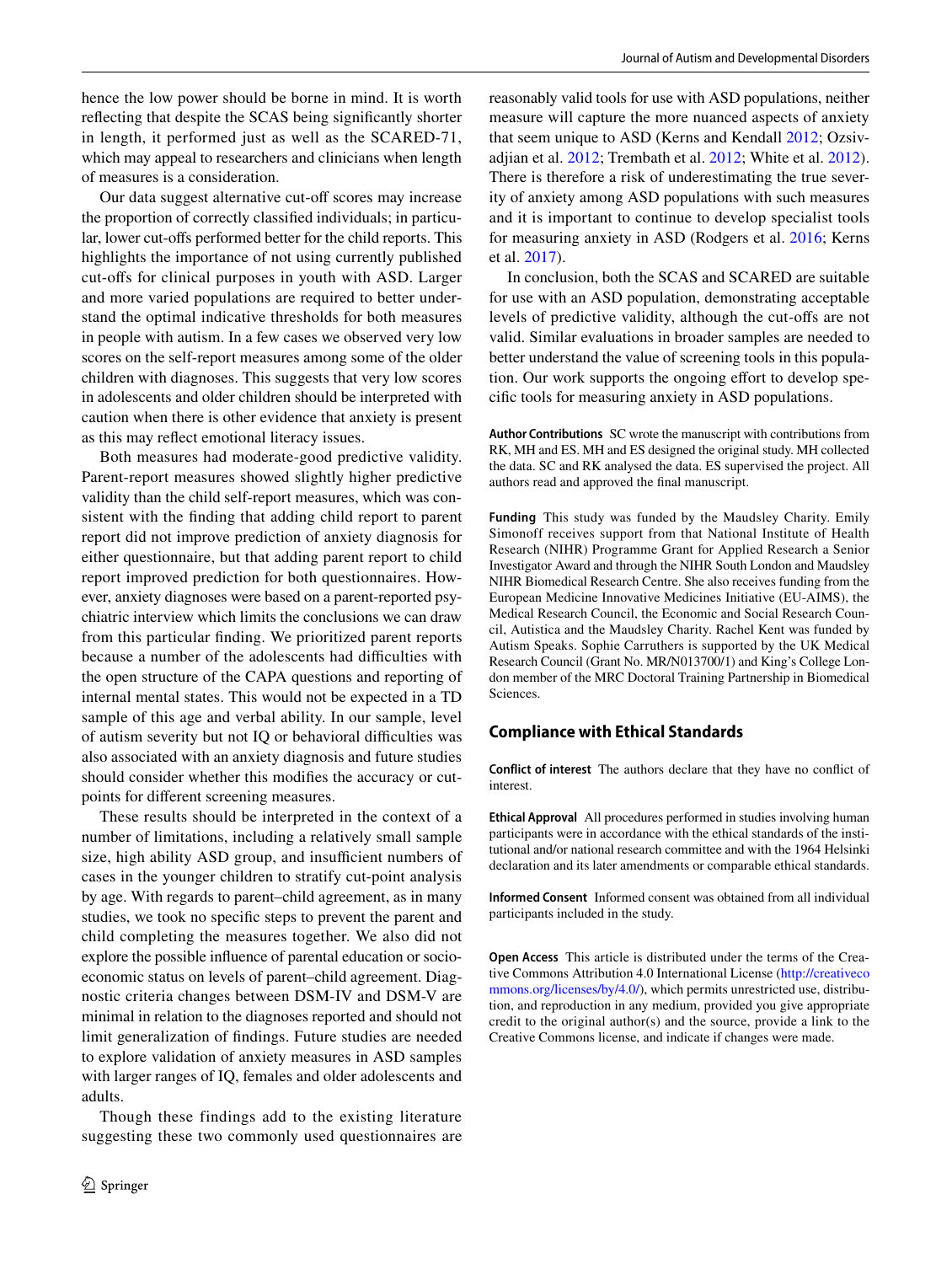## **References**

- <span id="page-6-12"></span>Achenbach, T. M., McConaughy, S. H., & Howell, C. T. (1987). Child/ adolescent behavioral and emotional problems: Implications of cross-informant correlations for situational specificity. *Psychological Bulletin, 101*(2), 213.
- <span id="page-6-21"></span>Angold, A., Prendergast, M., Cox, A., Harrington, R., Simonoff, E., & Rutter, M. (1995). The child and adolescent psychiatric assessment (CAPA). *Psychological Medicine, 25*(4), 739–753.
- <span id="page-6-2"></span>Birmaher, B., Khetarpal, S., Brent, D., Cully, M., Balach, L., Kaufman, J., et al. (1997). The Screen for Child Anxiety Related Emotional Disorders (SCARED): Scale construction and psychometric characteristics. *Journal of the American Academy of Child and Adolescent Psychiatry, 36*(4), 545–553. [https://doi.org/10.1097/00004](https://doi.org/10.1097/00004583-199704000-00018) [583-199704000-00018.](https://doi.org/10.1097/00004583-199704000-00018)
- <span id="page-6-24"></span>Blakeley-Smith, A., Reaven, J., Ridge, K., & Hepburn, S. (2012). Parent–child agreement of anxiety symptoms in youth with autism spectrum disorders. *Research in Autism Spectrum Disorders, 6*(2), 707–716. [https://doi.org/10.1016/j.rasd.2011.07.020.](https://doi.org/10.1016/j.rasd.2011.07.020)
- <span id="page-6-10"></span>Bodden, D. H., Bogels, S. M., & Muris, P. (2009). The diagnostic utility of the Screen for Child Anxiety Related Emotional Disorders-71 (SCARED-71). *Behaviour Research and Therapy, 47*(5), 418–425. [https://doi.org/10.1016/j.brat.2009.01.015.](https://doi.org/10.1016/j.brat.2009.01.015)
- <span id="page-6-1"></span>Chorpita, B. F., Yim, L., Moffitt, C., Umemoto, L. A., & Francis, S. E. (2000). Assessment of symptoms of DSM-IV anxiety and depression in children: A revised child anxiety and depression scale. *Behaviour Research and Therapy, 38*(8), 835–855.
- <span id="page-6-7"></span>Evans, D. W., Canavera, K., Kleinpeter, F. L., Maccubbin, E., & Taga, K. (2005). The fears, phobias and anxieties of children with autism spectrum disorders and down syndrome: Comparisons with developmentally and chronologically age matched children. *Child Psychiatry & Human Development, 36*(1), 3–26.
- <span id="page-6-8"></span>Glod, M., Creswell, C., Waite, P., Jamieson, R., McConachie, H., South, D., M., et al (2017). Comparisons of the factor structure and measurement invariance of the Spence Children's Anxiety Scale-Parent Version in Children with Autism Spectrum Disorder and Typically Developing Anxious Children. *Journal of Autism and Developmental Disorders*. [https://doi.org/10.1007/s1080](https://doi.org/10.1007/s10803-017-3118-0) [3-017-3118-0](https://doi.org/10.1007/s10803-017-3118-0).
- <span id="page-6-22"></span>Goodman, R. (1997). The Strengths and Difficulties Questionnaire: A research note. *Journal of child psychology and psychiatry, 38*(5), 581–586.
- <span id="page-6-5"></span>Green, S. A., & Ben-Sasson, A. (2010). Anxiety disorders and sensory over-responsivity in children with autism spectrum disorders: Is there a causal relationship? *Journal of Autism and Developmental Disorders, 40*(12), 1495–1504. [https://doi.org/10.1007/s1080](https://doi.org/10.1007/s10803-010-1007-x) [3-010-1007-x](https://doi.org/10.1007/s10803-010-1007-x).
- <span id="page-6-23"></span>Griffin, D., & Gonzalez, R. (2012). Deriving estimators and their standard errors in dyadic data analysis: Examples using a symbolic computation program. In M. C. Edwards, & R. C. MacCallum (Eds.), *Current Topics in the Theory and Application of Latent Variable Models* (pp. 48–65). Abingdon: Routledge.
- <span id="page-6-16"></span>Hollocks, M. J., Howlin, P., Papadopoulos, A. S., Khondoker, M., & Simonoff, E. (2014). Differences in HPA-axis and heart rate responsiveness to psychosocial stress in children with autism spectrum disorders with and without co-morbid anxiety. *Psychoneuroendocrinology, 46*, 32–45. [https://doi.org/10.1016/j.psyne](https://doi.org/10.1016/j.psyneuen.2014.04.004) [uen.2014.04.004.](https://doi.org/10.1016/j.psyneuen.2014.04.004)
- <span id="page-6-17"></span>Hollocks, M. J., Pickles, A., Howlin, P., & Simonoff, E. (2016). Dual cognitive and biological correlates of anxiety in autism spectrum disorders. *Journal of Autism and Developmental Disorders, 46*(10), 3295–3307.
- <span id="page-6-25"></span>Kerns, C. M., & Kendall, P. C. (2012). The presentation and classification of anxiety in autism spectrum disorder. *Clinical Psychology: Science and Practice, 19*(4), 323–347.
- <span id="page-6-27"></span>Kerns, C. M., Renno, P., Kendall, P. C., Wood, J. J., & Storch, E. A. (2017). Anxiety disorders interview schedule-autism addendum: Reliability and validity in children with autism spectrum disorder. *Journal of Clinical Child & Adolescent Psychology, 46*(1), 88–100.<https://doi.org/10.1080/15374416.2016.1233501>.
- <span id="page-6-19"></span>Lord, C., Risi, S., Lambrecht, L., Cook, E. H., Leventhal, B. L., DiLavore, P. C., et al. (2000). The Autism diagnostic observation schedule—generic: A standard measure of social and communication deficits associated with the spectrum of autism. *Journal of Autism and Developmental Disorders, 30*(3), 205–223.
- <span id="page-6-18"></span>Lord, C., Rutter, M., & Le Couteur, A. (1994). Autism Diagnostic Interview-Revised: A revised version of a diagnostic interview for caregivers of individuals with possible pervasive developmental disorders. *Journal of Autism and Developmental Disorders, 24*(5), 659–685.
- <span id="page-6-3"></span>MacNeil, B. M., Lopes, V. A., & Minnes, P. M. (2009). Anxiety in children and adolescents with autism spectrum disorders. *Research in Autism Spectrum Disorders, 3*(1), 1–21.
- <span id="page-6-11"></span>Magiati, I., Chan, J. Y., Tan, W.-L. J., & Poon, K. K. (2014). Do non-referred young people with autism spectrum disorders and their caregivers agree when reporting anxiety symptoms? A preliminary investigation using the Spence Children's Anxiety Scale. *Research in Autism Spectrum Disorders, 8*(5), 546–558. <https://doi.org/10.1016/j.rasd.2014.01.015>.
- <span id="page-6-9"></span>Magiati, I., Lerh, J. W., Hollocks, M. J., Uljarevic, M., Rodgers, J., McConachie, H., et al. (2017). The measurement properties of the spence children's anxiety scale-parent version in a large international pooled sample of young people with autism spectrum disorder. *Autism Research, 10*(10), 1629–1652. [https](https://doi.org/10.1002/aur.1809) [://doi.org/10.1002/aur.1809.](https://doi.org/10.1002/aur.1809)
- <span id="page-6-0"></span>March, J. S., Parker, J. D., Sullivan, K., Stallings, P., & Conners, C. K. (1997). The Multidimensional Anxiety Scale for Children (MASC): Factor structure, reliability, and validity. *Journal of the American Academy of Child and Adolescent Psychiatry, 36*(4), 554–565. [https://doi.org/10.1097/00004583-19970](https://doi.org/10.1097/00004583-199704000-00019) [4000-00019.](https://doi.org/10.1097/00004583-199704000-00019)
- <span id="page-6-13"></span>May, T., Cornish, K., & Rinehart, N. (2015). Parent-child agreement using the spence children's anxiety scale and a thermometer in children with autism spectrum disorder. *Autism Research and Treatment*. <https://doi.org/10.1155/2015/315495>
- <span id="page-6-6"></span>Mayes, S. D., Calhoun, S. L., Aggarwal, R., Baker, C., Mathapati, S., Molitoris, S., et al. (2013). Unusual fears in children with autism. *Research in Autism Spectrum Disorders, 7*(1), 151–158.
- <span id="page-6-20"></span>Nauta, M. H., Scholing, A., Rapee, R. M., Abbott, M., Spence, S. H., & Waters, A. (2004). A parent-report measure of children's anxiety: Psychometric properties and comparison with child-report in a clinic and normal sample. *Behaviour Research and Therapy, 42*(7), 813–839. [https://doi.org/10.1016/s0005-7967\(03\)00200-6](https://doi.org/10.1016/s0005-7967(03)00200-6).
- <span id="page-6-15"></span>Ooi, Y. P., Weng, S.-J., Magiati, I., Ang, R. P., Goh, T. J., Fung, D. S., et al. (2016). Factors influencing agreement between parent and child reports of anxiety symptoms among children with high-functioning autism spectrum disorders. *Journal of Developmental and Physical Disabilities, 28*(3), 407–424. [https://doi.org/10.1007/](https://doi.org/10.1007/s10882-016-9481-5) [s10882-016-9481-5.](https://doi.org/10.1007/s10882-016-9481-5)
- <span id="page-6-14"></span>Ozsivadjian, A., Hibberd, C., & Hollocks, M. J. (2014). Brief report: The use of self-report measures in young people with autism spectrum disorder to access symptoms of anxiety, depression and negative thoughts. *Journal of Autism and Developmental Disorders, 44*(4), 969–974.<https://doi.org/10.1007/s10803-013-1937-1>.
- <span id="page-6-4"></span>Ozsivadjian, A., Knott, F., & Magiati, I. (2012). Parent and child perspectives on the nature of anxiety in children and young people with autism spectrum disorders: A focus group study. *Autism, 16*(2), 107–121.
- <span id="page-6-26"></span>Rodgers, J., Wigham, S., McConachie, H., Freeston, M., Honey, E., & Parr, J. R. (2016). Development of the anxiety scale for children